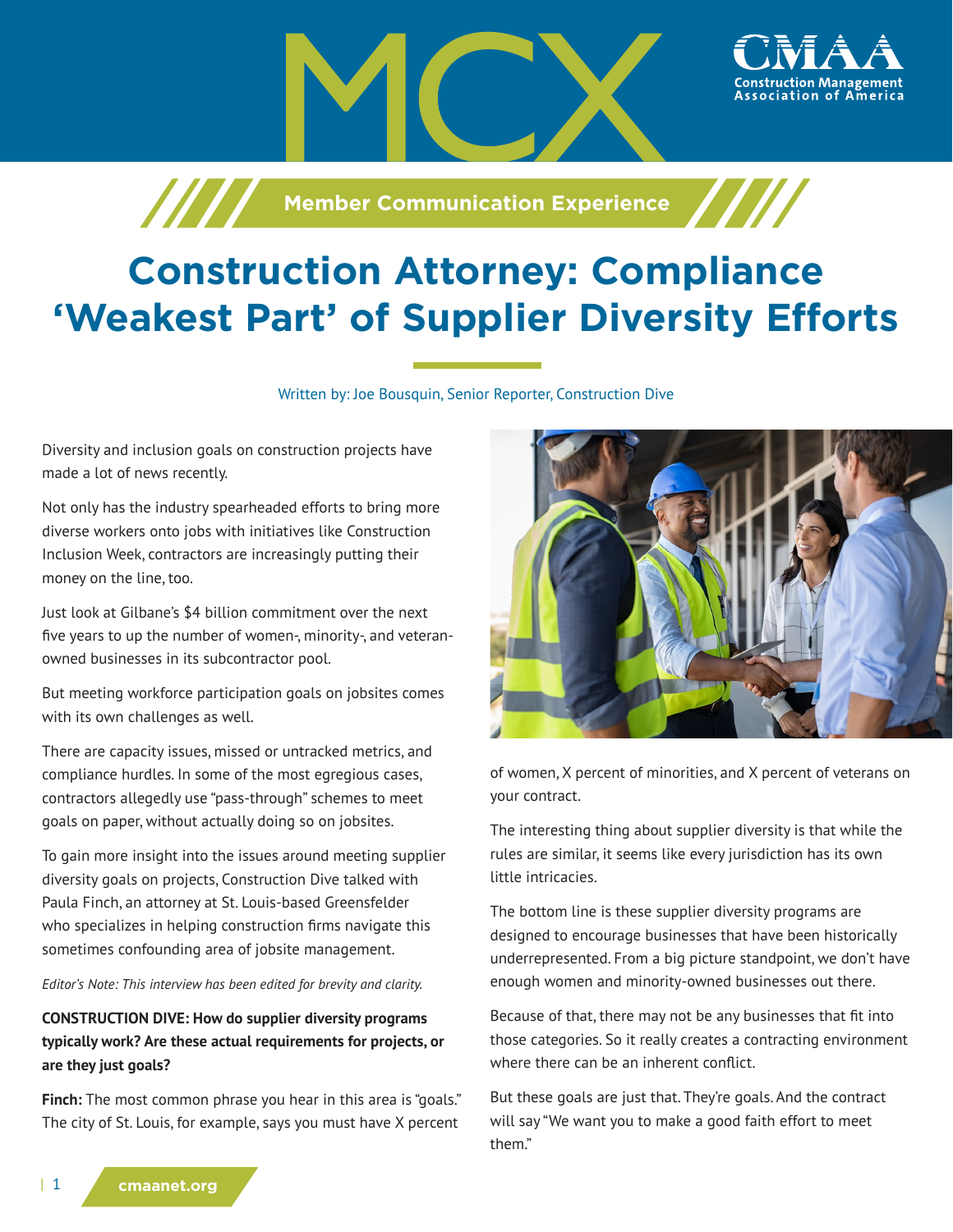#### **What's considered a "good-faith" effort?**

Well, you can't just say, "We tried." You need to show you did your research, who you contacted, and what the response was.

77 T

If there's an area that you're having trouble meeting the goals, then you need to demonstrate that you really don't have a qualified supplier who fills that gap.

#### **Sounds like a lot of work just to get to that point.**

It is, for good or bad. The unintended consequences of these goals can sometimes be companies that try and get creative so that their bid looks better than the guy who isn't trying quite so hard. Because everybody wants to have the best bid.

## **You mentioned different requirements in different jurisdictions. What's an example?**

While the concept of supplier diversity is generally understood everywhere, there's all these intricacies out there that result in different aspirational goals. When you see it at the state and local level, they typically have some research behind it that suggests, "Hey, we're going to have a 2.5% goal for womenowned companies in transportation."

And that seems like a small number, but they do that because they know there's just not enough companies out there to fill that goal. They don't want to set up their bidders to fail. They want to set them up to succeed and they want to encourage them.

## **So the goals are written into the contracts. What types of compliance efforts are there to measure whether they are actually met?**

### Great question.

At the federal level, and particularly at DOT, there are typically compliance groups within the supplier diversity division. So speaking from firsthand experience, Indiana DOT has a minority supplier division. They have their certification staff, they have their training staff, and they have their compliance staff.

The compliance people go out to the jobsites. They do field checks. They just show up at the jobsite and talk to the minority supplier and find out what's going on. They talk to the prime contractor, and engage with them.

But there are also reporting requirements. In Indiana, for example, both the prime and the sub are required to report the contract amount, the payment amount, and what the balance due is.

So there are two separate reports on the same job, and for that reason, those compliance people can often be a great referral source on the next job. Because they really get a feel for who does what.

## **We hear a lot about firms missing these goals. So is that type of compliance accountability the norm, or the exception to the rule?**

From my experience in the Midwest, it's the norm. That said, compliance has been the weakest part of supplier diversity for ages. The compliance people just can't keep up.

They've had the problem with staffing and funding for years, long before it was a hot topic that folks were talking about.

# **So what does that mean, as the feds begin to deploy the \$1.2 trillion in funding from the infrastructure act? Should we be on the lookout for more of the creative bids you mentioned before?**

Well, that comes down to business ethics. If there's one frustration that I've not been able to overcome in my career, it's the folks that are willing to cross the line from an ethical standpoint, because it better positions them to get the contract.

That's why lawyers have jobs. That's why the compliance people have jobs. When that happens, you can kind of see right through it in the certification process. If that business owner is legit and is out there following both the letter and the spirit of the law, it's obvious.

But if they're out there to find a way to get a free and easy contract, it's obvious, too. And that makes them a very bad supplier. It hurts the project, it hurts the economy, it hurts things all the way around.

## **What more can be done to have better compliance on these programs?**

Well I think anytime you have a government initiative like this, you're always sort of lagging behind to get it properly staffed from the compliance perspective.

We've got the front end dialed in, so to speak. Maybe there will be more money allocated to get the compliance piece covered. But we need some consistency across the board.  $\mathcal{L}$